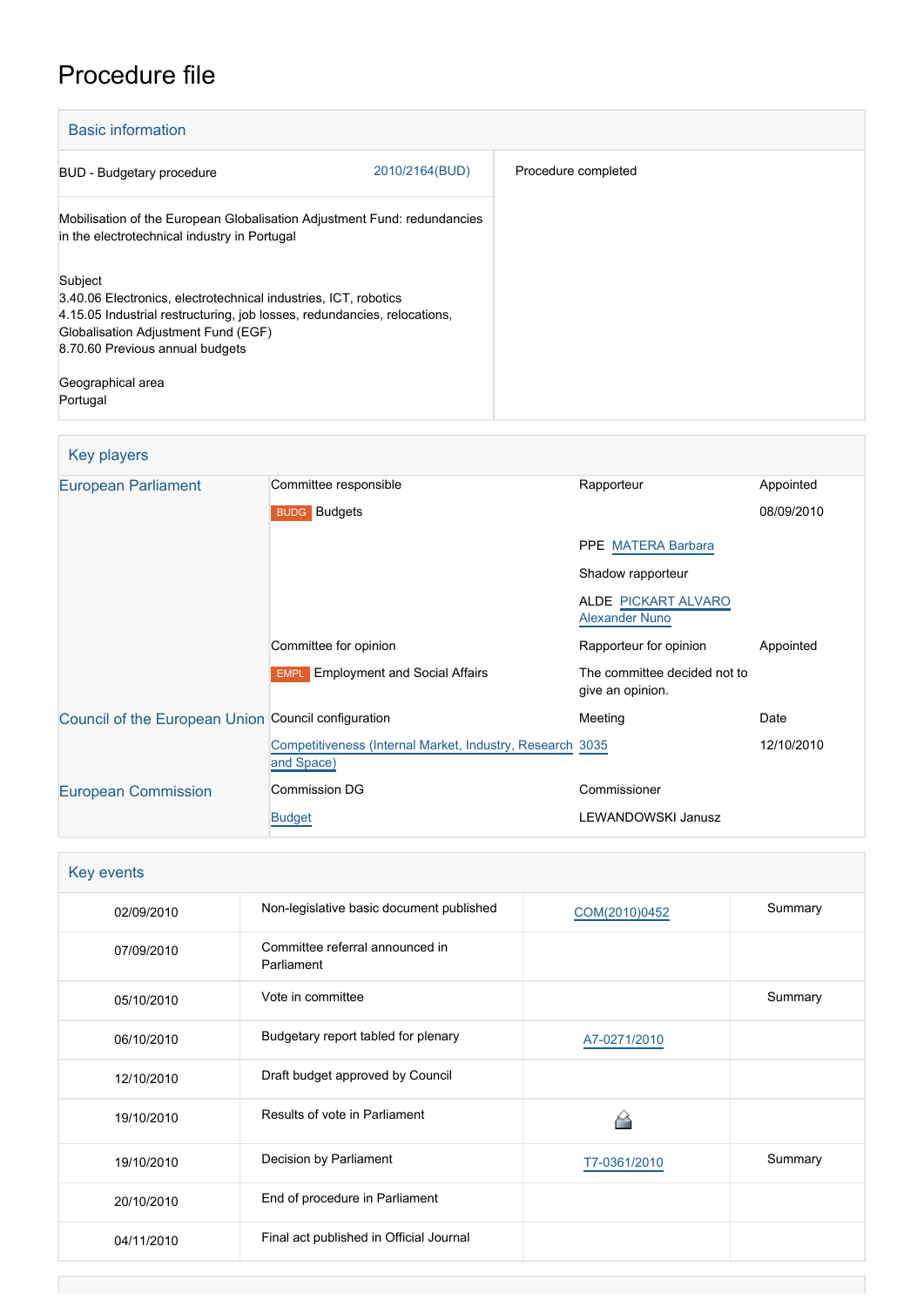| <b>Technical information</b> |                           |  |
|------------------------------|---------------------------|--|
| Procedure reference          | 2010/2164(BUD)            |  |
| Procedure type               | BUD - Budgetary procedure |  |
| Procedure subtype            | Mobilisation of funds     |  |
| Other legal basis            | Rules of Procedure EP 159 |  |
| Stage reached in procedure   | Procedure completed       |  |
| Committee dossier            | BUDG/7/03684              |  |

#### Documentation gateway

| Non-legislative basic document                   | COM(2010)0452 | 02/09/2010 | EC. | Summary |
|--------------------------------------------------|---------------|------------|-----|---------|
| Committee draft report                           | PE448,850     | 15/09/2010 | EP  |         |
| Amendments tabled in committee                   | PE448,990     | 23/09/2010 | EP  |         |
| Budgetary report tabled for plenary, 1st reading | A7-0271/2010  | 06/10/2010 | EP  |         |
| Budgetary text adopted by Parliament             | T7-0361/2010  | 19/10/2010 | EP  | Summary |

Final act

 [Decision 2010/660](https://eur-lex.europa.eu/smartapi/cgi/sga_doc?smartapi!celexplus!prod!CELEXnumdoc&lg=EN&numdoc=32010D0660) [OJ L 286 04.11.2010, p. 0016](https://eur-lex.europa.eu/LexUriServ/LexUriServ.do?uri=OJ:L:2010:286:0016:0016:EN:PDF) Summary

### Mobilisation of the European Globalisation Adjustment Fund: redundancies in the electrotechnical industry in Portugal

PURPOSE: to mobilise the European Globalisation Fund in respect of redundancies in the electrotechnical industry in Portugal.

PROPOSED ACT: Decision of the European Parliament and of the Council.

CONTENT: the European Globalisation Adjustment Fund (EGF) was established by [Council Regulation No 1927/2006](http://www.europarl.europa.eu/oeil/FindByProcnum.do?lang=en&procnum=COD/2006/0033) to provide additional support to redundant workers who suffer from the consequences of major structural changes in world trade patterns and to assist them with their reintegration into the labour market.

The [Interinstitutional Agreement of 17 May 2006 on budgetary discipline](http://www.europarl.europa.eu/oeil/FindByProcnum.do?lang=en&procnum=ACI/2004/2099) allows for the mobilisation of the European Globalisation Adjustment Fund (EGF) through a flexibility mechanism, within the annual ceiling of EUR 500 million over and above the relevant headings of the financial framework.

The Commission services have carried out a thorough examination of the applications submitted by Portugal. These are as follows:

Portugal: EGF/2009/023 PT/Qimonda: on 17 December 2009, Portugal submitted application EGF/2009/023 PT/Qimonda for a financial contribution from the EGF, following redundancies in Qimonda Portugal S.A. The application was supplemented by additional information up to 28 April 2010.

In order to establish the link between the redundancies and the global financial and economic crisis, Portugal refers to the insolvency of the German multinational Qimonda AG in January 2009. By the end of March 2009, Qimonda Portugal, with its base in Vila do Conde (Norte region) also applied for a state of insolvency. The cause of this request was the total stoppage of production at the German Qimonda factory. which was the supplier of raw materials to the Vila do Conde unit, together with the failure to find an agreement with potential investors who would have continued production in Portugal.

The insolvency of the German multinational Qimonda AG was due to several factors such as the financial crisis, as well as the excess capacity in the Dynamic Random Access Memory (DRAM) market, which created enormous pressure on prices, forcing various companies to reduce production and carry our greater stock control.

Portugal submitted this application under the intervention criteria of Article 2(a) of Regulation (EC) No 1927/2006, which requires at least 500 redundancies over a four-month period in an enterprise in a Member State, including workers made redundant in its suppliers or downstream producers. The application cites 519 redundancies in Qimonda during the reference period from 8 June 2009 to 8 October 2009.

After a thorough examination of this application, the Commission has concluded in accordance with Article 10 of Regulation (EC) No 1927/2006 that the conditions for a financial contribution under this Regulation are met.

On the basis of the application from Portugal, the proposed contribution from the EGF to the coordinated package of personalised services is EUR 2 405 671, representing 65% of the total cost.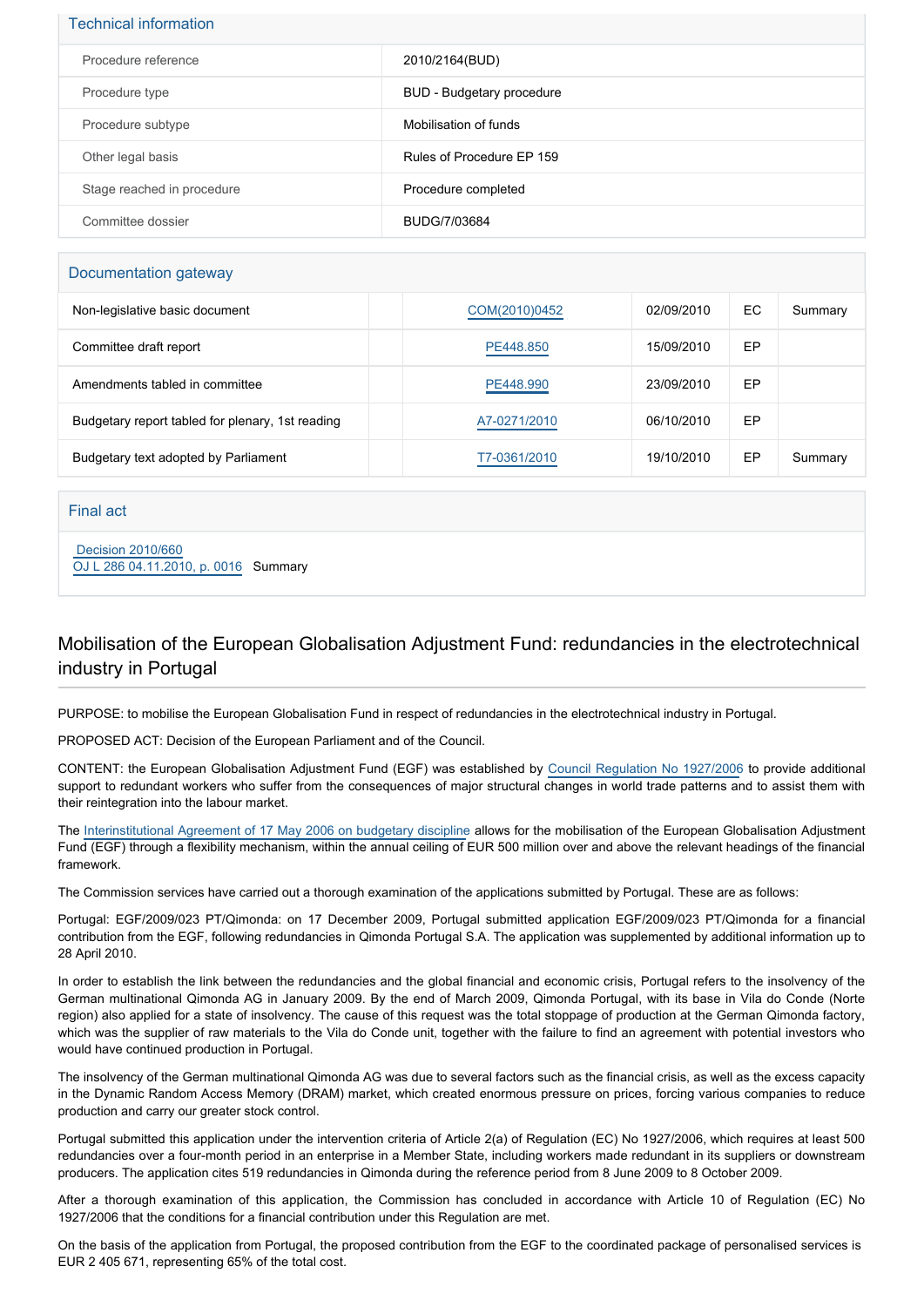IMPACT ASSESSMENT: no impact assessment was carried out.

FINANCIAL IMPLICATION: considering the maximum possible amount of a financial contribution from the EGF under Article 10(1) of Regulation (EC) No 1927/2006, as well as the scope for reallocating appropriations, the Commission proposes to mobilise the EGF for the total amount of EUR 2 405 671 to be allocated under heading 1a of the financial framework.

The proposed amount of financial contribution will leave more than 25% of the maximum annual amount earmarked for the EGF available for allocations during the last four months of the year, as required by Article 12(6) of Regulation (EC) No 1927/2006.

By presenting this proposal to mobilise the EGF, the Commission initiates the simplified trialogue procedure, as required by Point 28 of the Interinstitutional Agreement of 17 May 2006, with a view to securing the agreement of the two arms of the budgetary authority on the need to use the EGF and the amount required. The Commission invites the first of the two arms of the budgetary authority that reaches agreement on the draft mobilisation proposal, at appropriate political level, to inform the other arm and the Commission of its intentions. In case of disagreement by either of the two arms of the budgetary authority, a formal trialogue meeting will be convened.

The Commission presents separately a transfer request in order to enter in the 2010 budget specific commitment and payment appropriations, as required in Point 28 of the Interinstitutional Agreement of 17 May 2006.

### Mobilisation of the European Globalisation Adjustment Fund: redundancies in the electrotechnical industry in Portugal

The Committee on Budgets adopted the report drafted by Barbara MATERA (EPP, IT) on the proposal for a decision of the European Parliament and of the Council on mobilisation of the European Globalisation Adjustment Fund for an amount of EUR 2 405 671 in commitment and payment appropriations in respect of redundancies in the electrotechnical industry in Portugal (Qimonda Portugal S.A).

Members recall that the European Union has set up the appropriate legislative and budgetary instruments to provide additional support to workers who are suffering from the consequences of major structural changes in world trade patterns and to assist their reintegration into the labour market. Given that Portugal has requested assistance in respect of cases concerning 839 redundancies in Qimonda AG, a multinational firm operating in the electronic sector in the NUTS II region of Norte, and that this application fulfils the eligibility criteria set up by the EGF Regulation, Members request the institutions involved to make the necessary efforts to accelerate the mobilisation of the EGF for the requested amount.

Members recall the institutions? commitment to ensuring a smooth and rapid procedure for the adoption of the decisions on the mobilisation of the EGF, providing one-off, time-limited individual support geared to helping workers who have suffered redundancies as a result of globalisation and the financial and economic crisis.

They also recall that:

- assistance from the EGF must not replace actions which are the responsibility of companies by virtue of national law or collective agreements, nor measures restructuring companies or sectors;
- the information provided by the Commission on the coordinated package of personalised services to be funded from the EGF includes detailed information on the complementarity with actions funded by the Structural Funds (the committee reiterates its call to present a comparative evaluation of these data in the Commission annual reports as well);
- the functioning and the added value of the EGF should be evaluated in the context of the general assessment of the programmes and various other instruments created by the [IIA of 17 May 2006](http://www.europarl.europa.eu/oeil/FindByProcnum.do?lang=en&procnum=ACI/2004/2099) within the process of the 2007-2013 Multiannual Financial Framework mid-term review.

In parallel, Members welcome the fact that, in the context of mobilising the EGF, an alternative source of payment appropriations to unused European Social Fund has been proposed by the Commission, following the frequent reminders by the European Parliament that the EGF was created as a separate specific instrument with its own objectives and deadlines and that appropriate budget lines for transfers must therefore be identified.

They also note that, in order to mobilise the EGF for this case, payment appropriations will be transferred from a budget line dedicated to the support of SMEs and innovation (even if they regret the severe shortcomings of the European Commission when implementing the framework programmes on competitiveness and innovation, particularly during an economic crisis which should significantly increase the need for such support).

Lastly, Members welcome the new format of the Commission?s proposal, which presents in its explanatory memorandum clear and detailed information on the application, analyses the eligibility criteria and explains the reasons which led to its approval, which is in line with Parliament?s requests.

#### Mobilisation of the European Globalisation Adjustment Fund: redundancies in the electrotechnical industry in Portugal

The European Parliament adopted by 580 votes to 60, with 9 abstentions, a resolution approving the proposal for a decision of the European Parliament and of the Council on mobilisation of the European Globalisation Adjustment Fund for an amount of EUR 2 405 671 in commitment and payment appropriations in respect of redundancies in the electrotechnical industry in Portugal (Qimonda Portugal S.A ? a subsidiary of the German multinational).

Parliament recalls that the European Union has set up the appropriate legislative and budgetary instruments to provide additional support to workers who are suffering from the consequences of major structural changes in world trade patterns and to assist their reintegration into the labour market. Given that Portugal has requested assistance in respect of cases concerning 839 redundancies in Qimonda AG, a firm